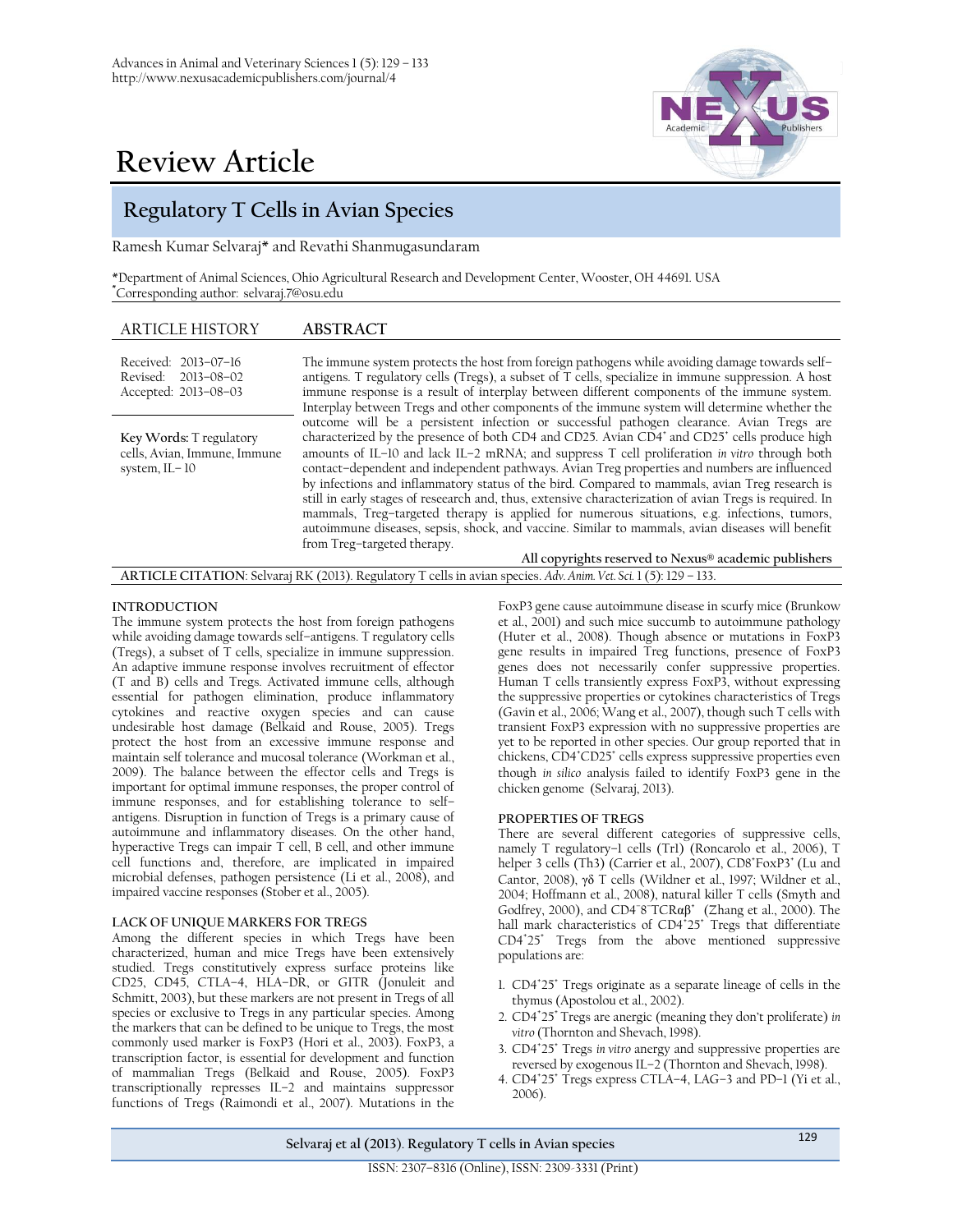

5. CD4<sup>+</sup>25<sup>+</sup> Tregs produce high amounts of IL-10 (Dieckmann [et al., 2001\)](#page-2-9) and low amounts of IL–2 [\(Jonuleit et al., 2001;](#page-2-10) [Takahashi et al., 1998\)](#page-3-13).

# **TREGS DYSREGULATION DURING INFECTIONS**

Tregs are a central player in immune suppression. Tregs are the only cells that can directly suppress every other component of the immune system. Tregs can suppress T effector cells, dendritic cells [\(Sakaguchi et al., 2008\)](#page-3-14), B cells [\(Lim et al., 2005\)](#page-3-15), macrophages [\(Tiemessen et al., 2007\)](#page-3-16), NK cell [\(Frimpong](#page-2-11)– [Boateng et al.,](#page-2-11) 2010), mast cells [\(Gri et al., 2008\)](#page-2-12), neutrophils and eosinophils [\(Thorburn and Hansbro, 2010\)](#page-3-17). Given this "universal" action of Tregs, it is reasonable to assume that though Treg activity could be beneficial to the host, Tregs simultaneously inhibit host immunity and cause persistent infections. Treg dysregulation during persistent viral infections has been reviewed elegantly [\(Belkaid, 2007;](#page-2-13) [Li et al., 2008\)](#page-3-1). During viral infections, T cell response leads to viral clearance. However, many viruses induce persistent infections despite continuous measurable T cell responses (Rehermann et al., [1996\)](#page-3-18), a situation in which Tregs may be involved [\(Ward et al.,](#page-3-19)  [2007\)](#page-3-19).

Tregs suppress the functions of CD4<sup>+</sup> and CD8<sup>+</sup> cells in the host and cause persistent infections of Friends virus [\(Robertson](#page-3-20)  [et al., 2006;](#page-3-20) [Zelinskyy et al., 2006\)](#page-4-1), Vaccinia virus [\(Haeryfar et](#page-2-14)  [al., 2005\)](#page-2-14), Human Immunodeficiency virus [\(Epple et al., 2006;](#page-2-15) [Nilsson et al., 2006\)](#page-3-21), Hepatitis C virus [\(Boettler et al., 2005;](#page-2-16) [Bolacchi et al., 2006\)](#page-2-17), Hepatitis B virus [\(Stoop et al., 2007;](#page-3-22) [Xu et](#page-3-23)  [al., 2006\)](#page-3-23), Human T Lymphotropic virus [\(Yamano et al., 2005;](#page-3-24) [Oh et al., 2006\)](#page-3-25), Cytomegalovirus [\(Aandahl et al., 2004\)](#page-2-18), and Feline Immunodeficiency virus [\(Mikkelsen et al., 2010\)](#page-3-26). The influenza virus might have evolved to induce Tregs. Influenza– specific–Tregs suppress cytotoxic T lymphocytes by blocking CD8<sup>+</sup> cell expansion. Tregs, stimulated with hemagglutinin antigen, expand more rapidly than CD8<sup>+</sup> T cells and are highly suppressive in mice [\(Chappert et al., 2010\)](#page-2-19). In humans, Treg numbers increase while CD4<sup>+</sup> cell numbers, B-lymphocytes numbers, and macrophage IFNγ and TNFα production decrease post H1N1 infection (Giamarellos–[Bourboulis et al., 2009\)](#page-2-20). Tregs inhibit proliferation and IFNγ production of influenza– specific CD8 in the local environment [\(Lund et al., 2008;](#page-3-27) [Khatri](#page-2-21)  [et al., 2010\)](#page-2-21). Treg dysregulation is present during influenza A infection in mice [\(Haeryfar et al., 2005\)](#page-2-14). In chickens, CD4<sup>+</sup>CD25<sup>+</sup> (Tregs) numbers increased following H9N2 avian influenza virus infection, but the authors could not explain the upregulated roles of Tregs during viral infection [\(Teng et al.,](#page-3-28)  [2006\)](#page-3-28). The above studies strongly suggest the involvement of Tregs in augmenting the pathogenesis of avian influenza infections. Treg research with mammals suggests that the increase in Tregs percentage post–influenza infection might be a local effect rather than a systemic effect [\(Lund et al., 2008;](#page-3-27) [Khatri et al., 2010\)](#page-2-21). Tregs reduce accumulation of macrophages in the lungs of influenza A virus–infected mice [\(Antunes and](#page-2-22)  [Kassiotis, 2010\)](#page-2-22).

Tregs express several toll–like receptors (TLR), which recognize pathogen–associated molecular patterns [\(Caramalho](#page-2-23)  [et al., 2003\)](#page-2-23). Tregs express TLR3, which recognizes double stranded RNA present during viral infections [\(Qian et al.,](#page-3-29)  [2007\)](#page-3-29). TLR3–mediated activation amplifies the suppressive properties of Tregs [\(Qian et al., 2007\)](#page-3-29). In addition, the host damage that occurs during infection and inflammation activates Tregs [\(Belkaid and Rouse, 2005\)](#page-2-0). Some pathogens have evolved to selectively induce Tregs [\(Wilson et al., 2005;](#page-3-30) [Lysaght et al.,](#page-3-31)  [2007\)](#page-3-31) and thereby impede host immune responses. Treg– mediated suppression of host immune cells prevents an effective immune response against pathogens. IL–10 and TGFβ produced by Tregs suppress CD8<sup>+</sup> effector cells against viral pathogens [\(Kinter et al., 2004\)](#page-3-32). Tregs suppress IFNγ production by the host during an anti–viral response and thereby effectively impair the host defense against viral infections [\(Bolacchi et al., 2006\)](#page-2-17). The role of Tregs in depressing a host immune response during viral infections has been confirmed by experiments that selectively target or deplete Tregs during viral infections.

# **ENHANCED ANTI–VIRAL IMMUNE RESPONSE FOLLOWING TREG DEPLETION/ABLATION**

Depletion of Tregs using anti–CD25 neutralizing antibody relieves the *in vivo* suppression of an antiviral immune response and contributes to faster oncolytic viral clearance [\(Kottke et al.,](#page-3-33)  [2008\)](#page-3-33). Depletion of Tregs enhances the activity of natural killer cells, activity of lymphokine–activated killer cells, and production of IFN [\(Kottke et al., 2008\)](#page-3-33). Treg ablation enhances the virus–specific CD8<sup>+</sup> T cell numbers and production of IFN in the spleen of infected animal [\(Zelinskyy et al., 2009\)](#page-4-2). Treg depletion results in reactivation of virus–specific T cells in chronically infected mice [\(Dietze et al., 2011\)](#page-2-24). *In vitro*, anti–IL–10 antibodies, which are expected to abrogate Treg functions [\(Sun](#page-3-34)  [et al., 2010\)](#page-3-34), increase viral antigen–specific T cell proliferation [\(Landay et al., 1996\)](#page-3-35).

# **Tregs OF AVIANS**

Tregs have been extensively characterized in several animals like baboons [\(Porter et al., 2007\)](#page-3-36), cows [\(Seo et al., 2007;](#page-3-37) [de](#page-2-25)  [Almeida et al., 2008\)](#page-2-25), pigs [\(Kaser et al., 2008\)](#page-2-26), cats [\(Lankford et](#page-3-38)  [al., 2008\)](#page-3-38), and rabbits [\(Nesburn et al., 2007\)](#page-3-39). We earlier identified and characterized chicken CD4\*CD25<sup>+</sup> cells as Tregs in chickens [\(Shanmugasundaram and Selvaraj, 2011b\)](#page-3-40). Similar to the CD25 expression in mammals (Baecher–[Allan et al.,](#page-2-27)  [2001\)](#page-2-27), CD25 expression in chicken thymic CD4<sup>+</sup> cells was continuous in that cells express high, intermediate, or low levels of CD25, and the boundary between CD25high,  $CD25$ <sup>intermediate</sup>, and  $CD25^{\text{low}}$  population is not clear [\(Shanmugasundaram and Selvaraj, 2011b\)](#page-3-40). Chicken Tregs produce 29–fold higher IL–10 mRNA than non–Tregs. IL–10, an immunosuppressive cytokine, inhibits macrophages and dendritic cell functions [\(Fujio et al., 2010\)](#page-2-28) and is a critical cytokine responsible for the suppressive properties of Tregs [\(Gangi et al., 2005\)](#page-2-29). Similar to chicken Tregs, ducks [\(Shanmugasundaram and Selvaraj, 2012d\)](#page-3-41) and turkey [\(Shanmugasundaram and Selvaraj, 2012e\)](#page-3-42) CD4<sup>+</sup>CD25<sup>+</sup> cells had higher IL–10, TGF–β, CTLA–4, and LAG–3 mRNA amounts than CD4<sup>+</sup>CD25<sup>-</sup> cells from the respective species.

In chickens, Tregs initially appear at 16 d of embryonic development, and the first wave of Tregs preferentially migrates to the intestine [\(Shanmugasundaram and Selvaraj, 2012a\)](#page-3-43). We identified that a single peritoneal injection of anti–chicken CD25 mAb decreases IL–10–producing Tregs in the intestine of chickens by approximately 80% [\(Shanmugasundaram and](#page-3-44)  [Selvaraj, 2012b\)](#page-3-44). The depletion is temporary as Tregs return to their baseline levels at approximately 20 d post–CD25 injection. In ovo injection of 0.5 mg/egg of anti–chicken CD25 mAb at 16 d of embryonic development almost completely depleted circulating Tregs at hatch and that the birds remained depleted of Tregs until 25 d post–hatch. Chicks hatched from anti– chicken CD25–mAb–injected eggs had ~75% decrease in Tregs in the cecal tonsils at 16 d post–hatch [\(Shanmugasundaram and](#page-3-45)  [Selvaraj, 2013\)](#page-3-45). Chicks hatched from anti–chicken CD25 mAb injected eggs also had no detectable amount of Tregs in cecal tonsils at 0, 3, and 5 d post–hatch (unpublished observations).

We have also characterized chicken Tregs during Salmonella (a gut pathogen like coccidia) lipopolysaccharide– induced inflammation [\(Shanmugasundaram and Selvaraj, 2011a;](#page-3-46) [2012c\)](#page-3-47). The LPS injection increases CD4<sup>+</sup>CD25<sup>+</sup> cell percentage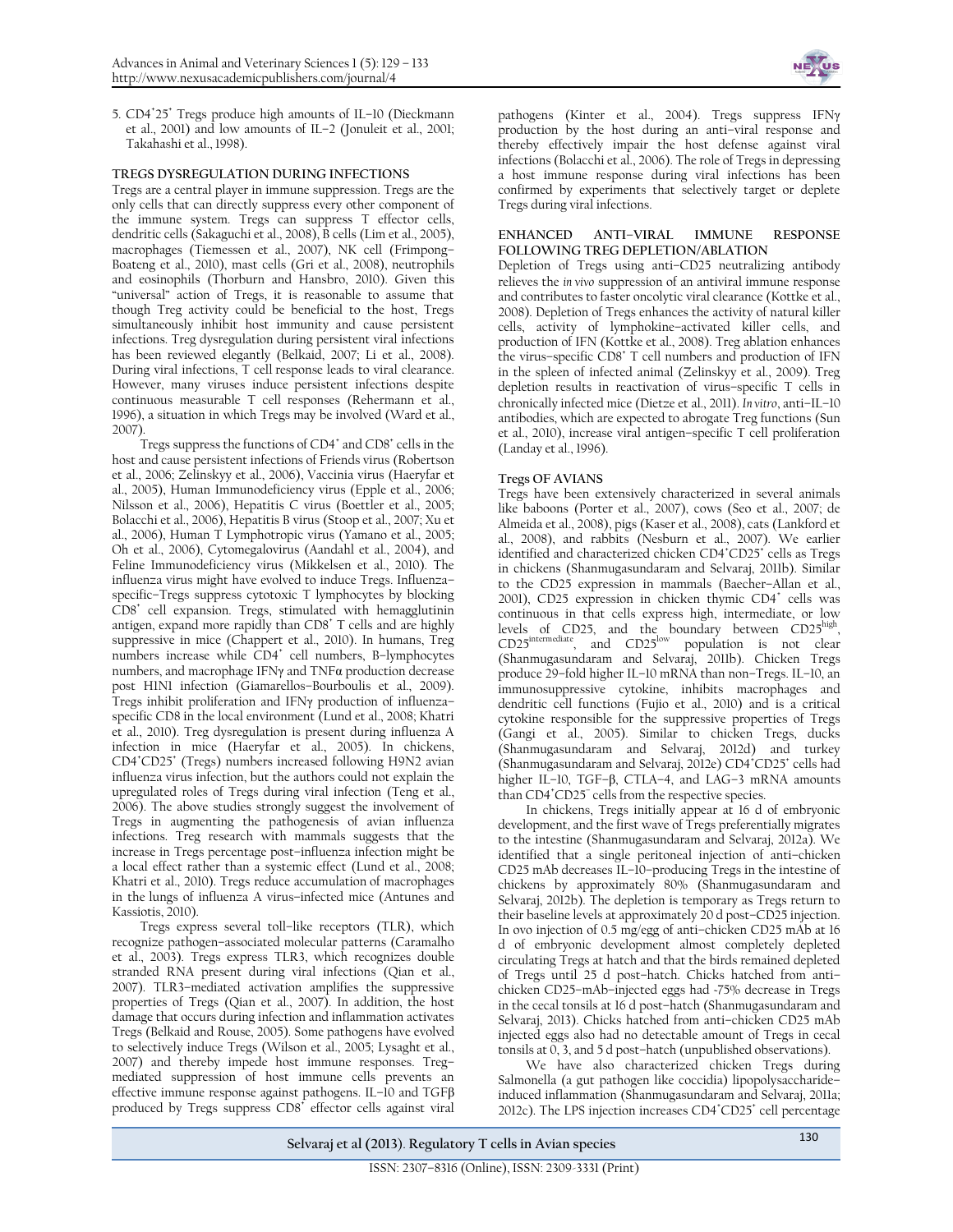approximately 2.5–fold in the spleen at 2 d post–LPS injection compared to the no–LPS–injected group, though the Treg numbers came back to normal levels at 5 d post–LPS injection [\(Shanmugasundaram and Selvaraj, 2012c\)](#page-3-47). We evaluated the suppressive properties of chicken CD25<sup>+</sup> cells from LPS injected or control groups. At a Treg: T responder cell ratio of 1:1, CD25<sup>+</sup> cells only from 5 and 12d post–LPS injection were suppressive while CD25<sup>+</sup> cells from 2 d post-LPs injection were not suppressive. Chicken non–Tregs appear, therefore, to upregulate CD25 transiently, with no suppressive properties, post–LPS treatment. The other possibility is Tregs undergoes extensive proliferation and lose suppressive properties post– LPS treatment. Because chicken Treg specific markers are not available, we cannot exclude either of the above possibility.

Compared to mammalian Tregs, research in avian Tregs are in earlier stages. Further characterization of avian Tregs will benefit poultry production. For example, avian Tregs, with anti–inflammatory potential, can be targeted to decrease inflammation and mortality during an immune response in commercial settings. In mammals, Treg–targeted therapy [anti– CTLA–4 [\(Gabriel and Lattime, 2007\)](#page-2-30), anti–IL–2 [\(Kottke et al.,](#page-3-33)  [2008\)](#page-3-33), anti–CD25 [\(Bielekova et al., 2004\)](#page-2-31)] is applied for numerous situations, e.g. infections, tumors, autoimmune diseases, sepsis, shock, and vaccine. Similar to mammals, avian diseases will benefit from Treg–targeted therapy. A host immune response is a result of interplay between different components of the immune system. Interplay between Tregs and other components of the immune system will determine whether the outcome will be a persistent infection or successful pathogen clearance.

#### **REFERENCES**

- <span id="page-2-18"></span>Aandahl EM, Michaelsson J, Moretto WJ, Hecht FM and Nixon DF (2004). Human CD4+ CD25+ regulatory T cells control T–cell responses to human immunodeficiency virus and cytomegalovirus antigens. J. Virol. 78: 2454–2459.
- <span id="page-2-22"></span>Antunes I and Kassiotis G (2010). Suppression of innate immune pathology by regulatory T cells during Influenza A virus infection of immunodeficient mice. J. Virol. 84: 12564–12575.
- <span id="page-2-8"></span>Apostolou I, Sarukhan A, Klein L and von Boehmer H (2002). Origin of regulatory T cells with known specificity for antigen. Nat. Immunol. 3: 756–763.
- <span id="page-2-27"></span>Baecher–Allan C, Brown JA, Freeman GJ and Hafler DA (2001). CD4+CD25 high regulatory cells in human peripheral blood. J. Immunol. 167: 1245– 1253.
- <span id="page-2-13"></span>Belkaid Y (2007). Regulatory T cells and infection: a dangerous necessity. Nat. Rev. Immunol. 7: 875–888.
- <span id="page-2-0"></span>Belkaid Y and Rouse BT (2005). Natural regulatory T cells in infectious disease. Nat. Immunol. 6: 353–360.
- <span id="page-2-31"></span>Bielekova B, Richert N, Howard T, Blevins G, Markovic–Plese S, McCartin J, Frank JA, Wurfel J, Ohayon J, Waldmann TA, McFarland HF and Martin R (2004). Humanized anti–CD25 (daclizumab) inhibits disease activity in multiple sclerosis patients failing to respond to interferon beta. Proc. Natl. Acad. Sci. U S A. 101: 8705–8708.
- <span id="page-2-16"></span>Boettler T, Spangenberg HC, Neumann–Haefelin C, Panther E, Urbani S, Ferrari C, Blum HE, von Weizsacker F and Thimme R (2005). T cells with a CD4+CD25+ regulatory phenotype suppress in vitro proliferation of virus–specific CD8+ T cells during chronic hepatitis C virus infection. J. Virol. 79: 7860–7867.
- <span id="page-2-17"></span>Bolacchi F, Sinistro A, Ciaprini C, Demin F, Capozzi M, Carducci FC, Drapeau CM, Rocchi G and Bergamini A (2006). Increased hepatitis C virus (HCV)–specific CD4+CD25+ regulatory T lymphocytes and reduced HCV–specific CD4+ T cell response in HCV–infected patients with normal versus abnormal alanine aminotransferase levels. Clin. Exp. Immunol. 144: 188–196.
- <span id="page-2-3"></span>Brunkow ME, Jeffery EW, Hjerrild KA, Paeper B, Clark LB, Yasayko SA, Wilkinson JE, Galas D, Ziegler SF and Ramsdell F (2001). Disruption of a new forkhead/winged–helix protein, scurfin, results in the fatal lymphoproliferative disorder of the scurfy mouse. Nat. Genet. 27: 68– 73.
- <span id="page-2-23"></span>Caramalho I, Lopes–Carvalho T, Ostler D, Zelenay S, Haury M and Demengeot J (2003). Regulatory T cells selectively express toll-like receptors and are activated by lipopolysaccharide. J. Exp. Med. 197: 403–411.
- <span id="page-2-6"></span>Carrier Y, Yuan J, Kuchroo VK and Weiner HL (2007). Th3 cells in peripheral tolerance. I. Induction of Foxp3–positive regulatory T cells by Th3 cells derived from TGF–beta T cell–transgenic mice. J. Immunol. 178: 179– 185.
- <span id="page-2-19"></span>Chappert P, Leboeuf M, Rameau P, Lalfer M, Desbois S, Liblau RS, Danos O, Davoust JM and Gross DA (2010). Antigen–specific Treg impair CD8(+) T–cell priming by blocking early T–cell expansion. Eur. J. Immunol. 40: 339–350.
- <span id="page-2-25"></span>de Almeida DE, Colvin CJ and Coussens PM (2008). Antigen–specific regulatory T cells in bovine paratuberculosis. Vet. Immunol. Immunopathol. 125: 234–245.
- <span id="page-2-9"></span>Dieckmann D, Plottner H, Berchtold S, Berger T and Schuler G (2001). Ex vivo isolation and characterization of CD4(+)CD25(+) T cells with
- <span id="page-2-24"></span>regulatory properties from human blood. J. Exp. Med. 193: 1303–1310. Dietze KK, Zelinskyy G, Gibbert K, Schimmer S, Francois S, Myers L, Sparwasser T, Hasenkrug KJ and Dittmer U (2011). Transient depletion of regulatory T cells in transgenic mice reactivates virus–specific CD8+ T cells and reduces chronic retroviral set points. Proc. Natl. Acad. Sci. U S A. 108: 2420–2425.
- <span id="page-2-15"></span>Epple HJ, Loddenkemper C, Kunkel D, Troger H, Maul J, Moos V, Berg E, Ullrich R, Schulzke JD, Stein H, Duchmann R, Zeitz M and Schneider T (2006). Mucosal but not peripheral FOXP3+ regulatory T cells are highly increased in untreated HIV infection and normalize after suppressive HAART. Blood. 108: 3072–3078.
- <span id="page-2-11"></span>Frimpong–Boateng K, van Rooijen N and Geiben–Lynn R (2010). Regulatory T cells suppress natural killer cells during plasmid DNA vaccination in mice, blunting the CD8+ T Cell Immune Response by the Cytokine TGFbeta. PLoS One. 5: e12281.
- <span id="page-2-28"></span>Fujio K, Okamura T and Yamamoto K (2010). The family of IL–10–secreting CD4+ T cells. Adv. Immunol. 105: 99–130.
- <span id="page-2-30"></span>Gabriel EM and Lattime EC (2007). Anti–CTL–associated antigen 4: are regulatory T cells a target? Clin. Cancer. Res. 13: 785–788.
- <span id="page-2-29"></span>Gangi E, Vasu C, Cheatem D and Prabhakar BS (2005). IL–10–producing CD4+CD25+ regulatory T cells play a critical role in granulocyte– macrophage colony–stimulating factor–induced suppression of experimental autoimmune thyroiditis. J. Immunol. 174: 7006–7013.
- <span id="page-2-5"></span>Gavin MA, Torgerson TR, Houston E, DeRoos P, Ho WY, Stray–Pedersen A, Ocheltree EL, Greenberg PD, Ochs HD and Rudensky AY (2006). Single–cell analysis of normal and FOXP3–mutant human T cells: FOXP3 expression without regulatory T cell development. Proc. Natl. Acad. Sci. U S A. 103: 6659–6664.
- <span id="page-2-20"></span>Giamarellos–Bourboulis EJ, Raftogiannis M, Antonopoulou A, Baziaka F, Koutoukas P, Savva A, Kanni T, Georgitsi M, Pistiki A, Tsaganos T, Pelekanos N, Athanassia S, Galani L, Giannitsioti E, Kavatha D, Kontopidou F, Mouktaroudi M, Poulakou G, Sakka V, Panagopoulos P, Papadopoulos A, Kanellakopoulou K and Giamarellou H (2009). Effect of the novel influenza A (H1N1) virus in the human immune system. PLoS One. 4: e8393.
- <span id="page-2-12"></span>Gri G, Piconese S, Frossi B, Manfroi V, Merluzzi S, Tripodo C, Viola A, Odom S, Rivera J, Colombo MP and Pucillo CE (2008). CD4+CD25+ regulatory T cells suppress mast cell degranulation and allergic responses through OX40–OX40L interaction. Immunity. 29: 771–781.
- <span id="page-2-14"></span>Haeryfar SM, DiPaolo RJ, Tscharke DC, Bennink JR and Yewdell JW (2005). Regulatory T cells suppress CD8+ T cell responses induced by direct priming and cross–priming and moderate immunodominance disparities. J. Immunol. 174: 3344–3351.
- <span id="page-2-7"></span>Hoffmann JC, Pawlowski NN, Grollich K, Loddenkemper C, Zeitz M and Kuhl AA (2008). Gammadelta T lymphocytes: a new type of regulatory T cells suppressing murine 2,4,6-trinitrobenzene sulphonic acid (TNBS)–induced colitis. Int. J. Colorectal. Dis. 23: 909–920.
- <span id="page-2-2"></span>Hori S, Nomura T and Sakaguchi S (2003). Control of regulatory T cell development by the transcription factor Foxp3. Science. 299: 1057– 1061.
- <span id="page-2-4"></span>Huter EN, Punkosdy GA, Glass DD, Cheng LI, Ward JM and Shevach EM (2008). TGF–beta–induced Foxp3+ regulatory T cells rescue scurfy mice. Eur. J. Immunol. 38: 1814–1821.
- <span id="page-2-1"></span>Jonuleit H and Schmitt E (2003). The regulatory T cell family: distinct subsets and their interrelations. J. Immunol. 171: 6323–6327.
- <span id="page-2-10"></span>Jonuleit H, Schmitt E, Stassen M, Tuettenberg A, Knop J and Enk AH (2001). Identification and functional characterization of human CD4(+)CD25(+) T cells with regulatory properties isolated from peripheral blood. J. Exp. Med. 193: 1285–1294.
- <span id="page-2-26"></span>Kaser T, Gerner W, Hammer SE, Patzl M and Saalmuller A (2008). Phenotypic and functional characterisation of porcine Phenotypic and functional characterisation of porcine<br>CD4(+)CD25(high) regulatory T cells. Vet. Immunol. Immunopathol. 122: 153–158.
- <span id="page-2-21"></span>Khatri M, Dwivedi V, Krakowka S, Manickam C, Ali A, Wang L, Qin Z, Renukaradhya GJ and Lee CW (2010). Swine influenza H1N1 virus induces acute inflammatory immune responses in pig lungs: a potential animal model for human H1N1 influenza virus. J. Virol. 84: 11210–11218.

**Selvaraj et al (2013**). **Regulatory T cells in Avian species** <sup>131</sup>

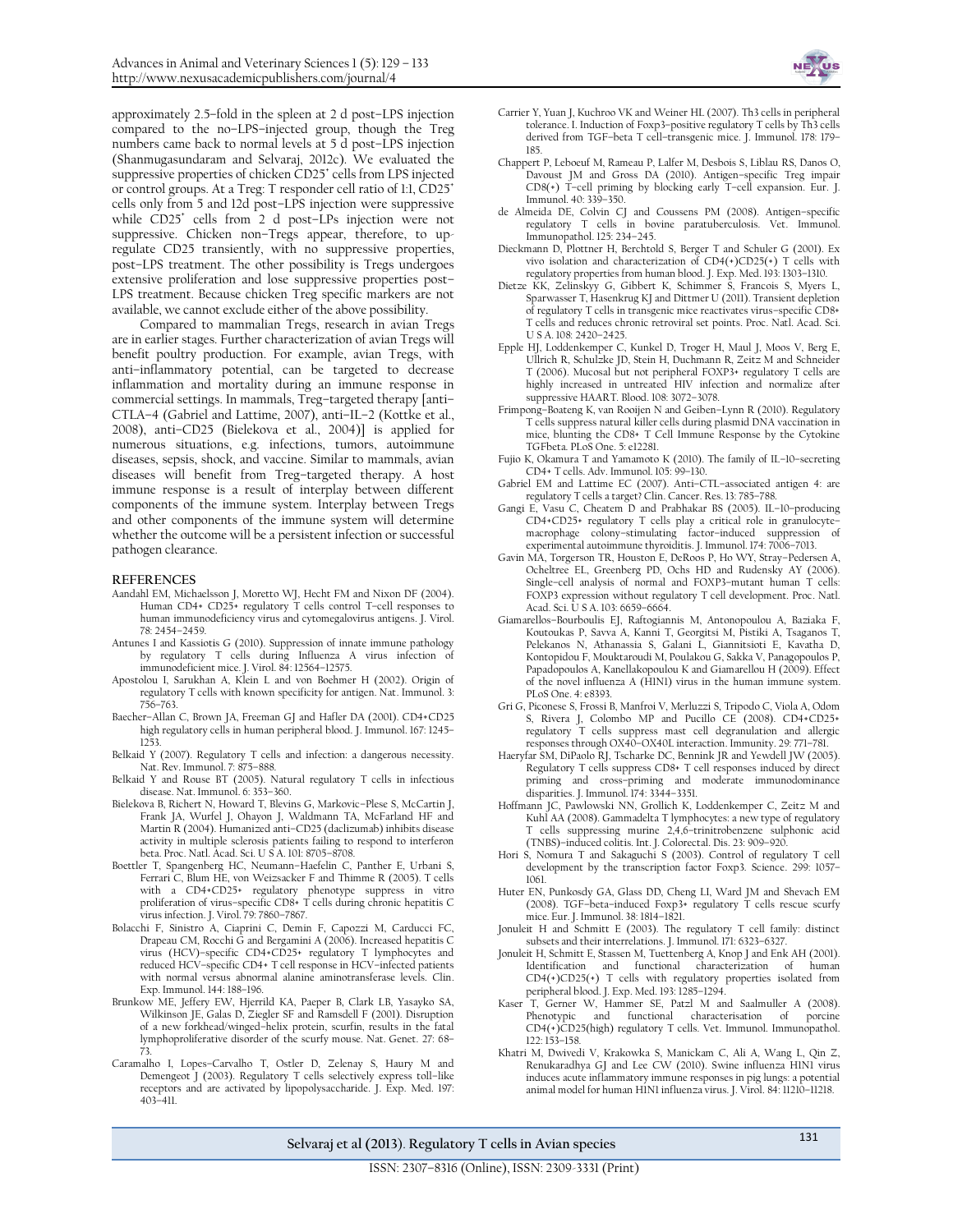

- <span id="page-3-32"></span>Kinter AL, Hennessey M, Bell A, Kern S, Lin Y, Daucher M, Planta M, McGlaughlin M, Jackson R, Ziegler SF and Fauci AS (2004). CD25(+)CD4(+) regulatory T cells from the peripheral blood of asymptomatic HIV-infected individuals regulate  $CD4(+)$  and  $CD8(+)$ HIV–specific T cell immune responses in vitro and are associated with favorable clinical markers of disease status. J. Exp. Med. 200: 331–343.
- <span id="page-3-33"></span>Kottke T, Galivo F, Wongthida P, Diaz RM, Thompson J, Jevremovic D, Barber GN, Hall G, Chester J, Selby P, Harrington K, Melcher A and Vile RG (2008). Treg depletion–enhanced IL–2 treatment facilitates therapy of established tumors using systemically delivered oncolytic virus. Mol. Ther. 16: 1217–1226.
- <span id="page-3-35"></span>Landay AL, Clerici M, Hashemi F, Kessler H, Berzofsky JA and Shearer GM (1996). In vitro restoration of T cell immune function in human immunodeficiency virus–positive persons: effects of interleukin (IL)–12 and anti–IL–10. J. Infect. Dis. 173: 1085–1091.
- <span id="page-3-38"></span>Lankford S, Petty C, LaVoy A, Reckling S, Tompkins W and Dean GA (2008). Cloning of feline FOXP3 and detection of expression in CD4+CD25+ regulatory T cells. Vet. Immunol. Immunopathol. 122: 159–166.
- <span id="page-3-1"></span>Li S, Gowans EJ, Chougnet C, Plebanski M and Dittmer U (2008). Natural regulatory T cells and persistent viral infection. J. Virol. 82: 21–30.
- <span id="page-3-15"></span>Lim HW, Hillsamer P, Banham AH and Kim CH (2005). Cutting edge: direct suppression of B cells by CD4+ CD25+ regulatory T cells. J. Immunol. 175: 4180–4183.
- <span id="page-3-7"></span>Lu L and Cantor H (2008). Generation and regulation of CD8(+) regulatory T cells. Cell. Mol. Immunol. 5: 401–406.
- <span id="page-3-27"></span>Lund JM, Hsing L, Pham TT and Rudensky AY (2008). Coordination of early protective immunity to viral infection by regulatory T cells. Science. 320: 1220–1224.
- <span id="page-3-31"></span>Lysaght J, Jarnicki AG and Mills KH (2007). Reciprocal effects of Th1 and Treg cell inducing pathogen–associated immunomodulatory molecules on anti–tumor immunity. Cancer. Immunol. Immunother. 56: 1367– 1379.
- <span id="page-3-26"></span>Mikkelsen SR, Reckling SK, Egan EA and Dean GA (2010). In vivo depletion of CD4(+)CD25(hi) regulatory T cells is associated with improved antiviral responses in cats chronically infected with feline immunodeficiency virus. Virology. 403: 163–172.
- <span id="page-3-39"></span>Nesburn AB, Bettahi I, Dasgupta G, Chentoufi AA, Zhang X, You S, Morishige N, Wahlert AJ, Brown DJ, Jester JV, Wechsler SL and BenMohamed L (2007). Functional Foxp3+ CD4+ CD25(Bright+) "natural" regulatory T cells are abundant in rabbit conjunctiva and suppress virus–specific CD4+ and CD8+ effector T cells during ocular herpes infection. J. Virol. 81: 7647–7661.
- <span id="page-3-21"></span>Nilsson J, Boasso A, Velilla PA, Zhang R, Vaccari M, Franchini G, Shearer GM, Andersson J and Chougnet C (2006). HIV–1–driven regulatory T– cell accumulation in lymphoid tissues is associated with disease
- <span id="page-3-25"></span>progression in HIV/AIDS. Blood. 108: 3808–3817. Oh U, Grant C, Griffith C, Fugo K, Takenouchi N and Jacobson S (2006). Reduced Foxp3 protein expression is associated with inflammatory disease during human T lymphotropic virus type 1 Infection. J. Infect. Dis. 193: 1557–1566.
- <span id="page-3-36"></span>Porter CM, Horvath–Arcidiacono JA, Singh AK, Horvath KA, Bloom ET and Mohiuddin MM (2007). Characterization and expansion of baboon CD4+CD25+ Treg cells for potential use in a non–human primate xenotransplantation model. Xenotransplantation. 14: 298–308.
- <span id="page-3-29"></span>Qian C, An H, Yu Y, Liu S and Cao X (2007). TLR agonists induce regulatory dendritic cells to recruit Th1 cells via preferential IP–10 secretion and inhibit Th1 proliferation. Blood. 109: 3308–3315.
- <span id="page-3-3"></span>Raimondi G, Turner MS, Thomson AW and Morel PA (2007). Naturally occurring regulatory T cells: recent insights in health and disease. Crit. Rev. Immunol. 27: 61–95.
- <span id="page-3-18"></span>Rehermann B, Ferrari C, Pasquinelli C and Chisari FV (1996). The hepatitis B virus persists for decades after patients' recovery from acute viral hepatitis despite active maintenance of a cytotoxic T–lymphocyte response. Nat. Med. 2: 1104–1108.
- <span id="page-3-20"></span>Robertson SJ, Messer RJ, Carmody AB and Hasenkrug KJ (2006). In vitro suppression of CD8+ T cell function by Friend virus–induced regulatory T cells. J. Immunol. 176: 3342–3349.
- <span id="page-3-6"></span>Roncarolo MG, Gregori S, Battaglia M, Bacchetta R, Fleischhauer K and Levings MK (2006). Interleukin–10–secreting type 1 regulatory T cells in rodents and humans. Immunol. Rev. 212: 28–50.
- <span id="page-3-14"></span>Sakaguchi S, Yamaguchi T, Nomura T and Ono M (2008). Regulatory T cells and immune tolerance. Cell. 133: 775–787.
- <span id="page-3-5"></span>Selvaraj RK (2013). Avian CD4 CD25 regulatory T cells: Properties and therapeutic applications. Dev. Comp. Immunol. (in press).
- <span id="page-3-37"></span>Seo KS, Lee SU, Park YH, Davis WC, Fox LK and Bohach GA (2007). Long– term staphylococcal enterotoxin C1 exposure induces soluble factor– mediated immunosuppression by bovine CD4+ and CD8+ T cells. Infect. Immun. 75: 260–269.
- <span id="page-3-46"></span>Shanmugasundaram R and Selvaraj RK (2011a). In vitro lipopolysaccharide treatment alters regulatory T cell properties in chickens. Vet. Immunol. Immunopathol. 144: 476–481.
- <span id="page-3-40"></span>Shanmugasundaram R and Selvaraj RK (2011b). Regulatory T cell properties of chicken CD4+CD25+ cells. J. Immunol. 186: 1997–2002.
- <span id="page-3-43"></span>Shanmugasundaram R and Selvaraj RK (2012a). CD4+CD25+ Regulatory T cell ontogeny and preferential migration to the cecal tonsils in chickens. PLoS One. 7: e33970.
- <span id="page-3-44"></span>Shanmugasundaram R and Selvaraj RK (2012b). Effects of in vivo injection of anti–chicken CD25 monoclonal antibody on regulatory T cell depletion and CD4+CD25– T cell properties in chickens. Develop. Comp. Immunol. 36: 578–583.
- <span id="page-3-47"></span>Shanmugasundaram R and Selvaraj RK (2012c). In vivo lipopolysaccharide injection alters CD4+CD25+ cell properties in chickens. J. Anim. Sci. 90: 2498–2504.
- <span id="page-3-41"></span>Shanmugasundaram R and Selvaraj RK (2012d). Regulatory T cell properties of thymic CD4+CD25+ cells in ducks. Vet. Immunol. Immunopathol. 149: 20–27.
- <span id="page-3-42"></span>Shanmugasundaram R and Selvaraj RK (2012e). Regulatory T cell properties of thymic CD4+CD25+ cells in turkeys. Poult. Sci. 91: 1833–1837.
- <span id="page-3-45"></span>Shanmugasundaram R and Selvaraj RK (2013). In ovo injection of anti– chicken CD25 monoclonal antibodies depletes CD4+CD25+ T cells in chickens. Poult. Sci. 92: 138–142.
- <span id="page-3-10"></span>Smyth MJ and Godfrey DI (2000). NKT cells and tumor immunitydouble–edged sword. Nat. Immunol. 1: 459–460.
- <span id="page-3-2"></span>Stober CB, Lange UG, Roberts MT, Alcami A and Blackwell JM (2005). IL–10 from regulatory T cells determines vaccine efficacy in murine Leishmania major infection. J. Immunol. 175: 2517–2524.
- <span id="page-3-22"></span>Stoop JN, van der Molen RG, Kuipers EJ, Kusters JG and Janssen HL (2007). Inhibition of viral replication reduces regulatory T cells and enhances the antiviral immune response in chronic hepatitis B. Virology. 361: 141–148.
- <span id="page-3-34"></span>Sun L, Yi S and O'Connell PJ (2010). IL–10 is required for human CD4(+)CD25(+) regulatory T cell–mediated suppression of xenogeneic proliferation. Immunol. Cell. Biol. 88: 477–485.
- <span id="page-3-13"></span>Takahashi T, Kuniyasu Y, Toda M, Sakaguchi N, Itoh M, Iwata M, Shimizu J and Sakaguchi S (1998). Immunologic self–tolerance maintained by CD25+CD4+ naturally anergic and suppressive T cells: induction of autoimmune disease by breaking their anergic/suppressive state. Int. Immunol. 10: 1969–1980.
- <span id="page-3-28"></span>Teng Q–Y, Zhou J–Y, Wu J–J, Guo J–Q and Shen H–G (2006). Characterization of chicken interleukin 2 receptor α chain, a homolog to mammalian CD25. FEBS Letters. 580: 4274–4281.
- <span id="page-3-17"></span>Thorburn AN and Hansbro PM (2010). Harnessing regulatory T cells to suppress asthma: from potential to therapy. Am. J. Respir. Cell. Mol. Biol. 43: 511–519.
- <span id="page-3-11"></span>Thornton AM and Shevach EM (1998). CD4+CD25+ immunoregulatory T cells suppress polyclonal  $\dot{T}$  cell activation in vitro by inhibiting interleukin 2 production. J. Exp. Med. 188: 287–296.
- <span id="page-3-16"></span>Tiemessen MM, Jagger AL, Evans HG, van Herwijnen MJ, John S and Taams LS (2007). CD4+CD25+Foxp3+ regulatory T cells induce alternative activation of human monocytes/macrophages. Proc. Natl. Acad. Sci. U S A. 104: 19446–19451.
- <span id="page-3-4"></span>Wang J, Ioan–Facsinay A, van der Voort EI, Huizinga TW and Toes RE (2007). Transient expression of FOXP3 in human activated
- <span id="page-3-19"></span>nonregulatory CD4+ T cells. Eur. J. Immunol. 37: 129–138. Ward SM, Fox BC, Brown PJ, Worthington J, Fox SB, Chapman RW, Fleming KA, Banham AH and Klenerman P (2007). Quantification and localisation of FOXP3+ T lymphocytes and relation to hepatic inflammation during chronic HCV infection. J. Hepatol. 47: 316–324.
- <span id="page-3-8"></span>Wildner G, Hünig T and Thurau SR (1997). Orally induced, HLA–peptide specific gamma–delta T–cells suppress experimental autoimmune uveitis in the rat. Immunology. Letters. 56: 35.
- <span id="page-3-9"></span>Wildner G, Thurau SR and Diedrichs–Mohring M (2004). Gamma–delta T cells as orally induced suppressor cells in rats: in vitro characterization. Ann. N Y Acad. Sci. 1029: 416–421.
- <span id="page-3-30"></span>Wilson MS, Taylor MD, Balic A, Finney CA, Lamb JR and Maizels RM (2005). Suppression of allergic airway inflammation by helminth– induced regulatory T cells. J. Exp. Med. 202: 1199–1212.
- <span id="page-3-0"></span>Workman CJ, Szymczak–Workman AL, Collison LW, Pillai MR and Vignali DA (2009). The development and function of regulatory T cells. Cell. Mol. Life. Sci. 66: 2603–2622.
- <span id="page-3-23"></span>Xu D, Fu J, Jin L, Zhang H, Zhou C, Zou Z, Zhao JM, Zhang B, Shi M, Ding X, Tang Z, Fu YX and Wang FS (2006). Circulating and liver resident CD4+CD25+ regulatory T cells actively influence the antiviral immune response and disease progression in patients with hepatitis B. J. Immunol. 177: 739–747.
- <span id="page-3-24"></span>Yamano Y, Takenouchi N, Li HC, Tomaru U, Yao K, Grant CW, Maric DA and Jacobson S (2005). Virus–induced dysfunction of CD4+CD25+ T cells in patients with HTLV–I–associated neuroimmunological disease. J. Clin. Invest. 115: 1361–1368.
- <span id="page-3-12"></span>Yi H, Zhen Y, Jiang L, Zheng J and Zhao Y (2006). The phenotypic characterization of naturally occurring regulatory CD4+CD25+ T cells. Cell. Mol. Immunol. 3: 189–195.